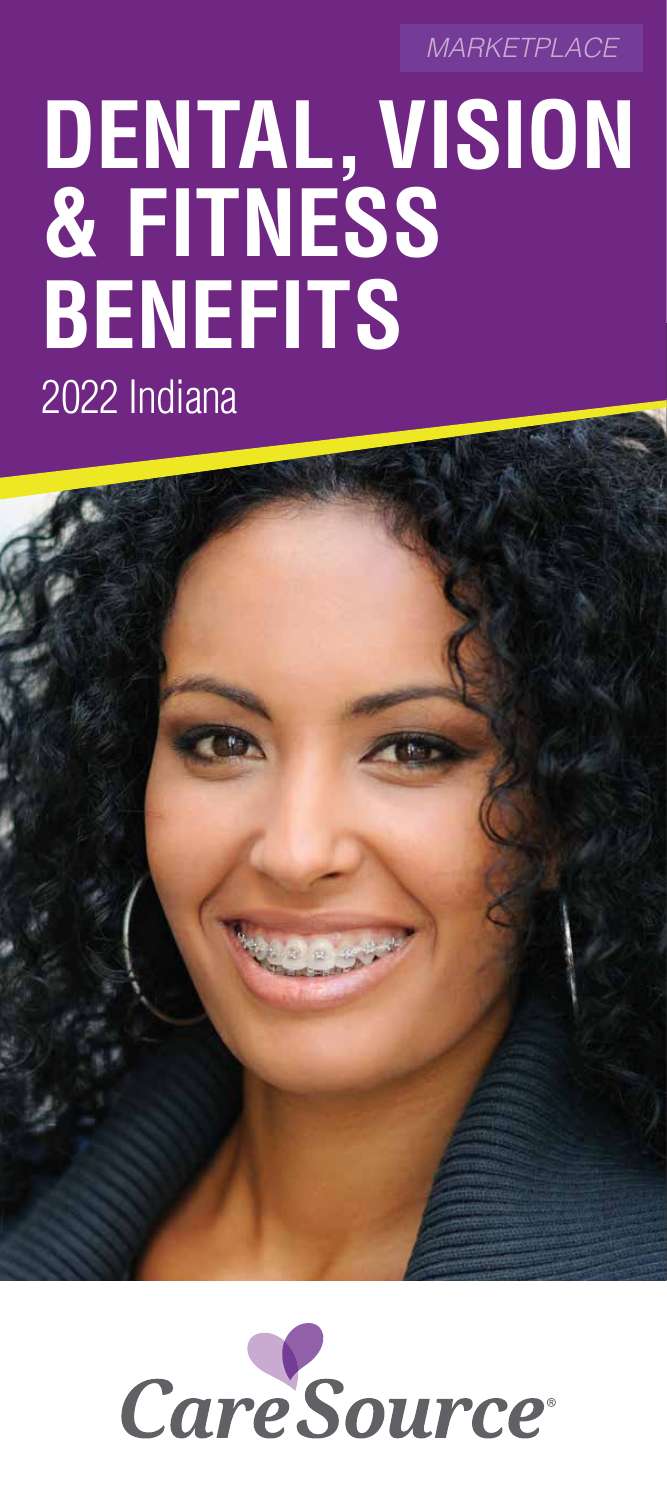

## **REAL**. **SMART**. HEALTH INSURANCE.

- office visits with 24/7 access to U.S. licensed - short term illnesses. CareSource recognizes that a member's whole health involves more than just the essential health benefits and protections afforded by the Affordable Care Act, including no lifetime maximums for most benefits, no medical review for enrollment and an extensive list of prescription drugs. We are pleased to provide supplemental benefits that take into account your fitness goals as well as Dental and Vision services not included in many health insurance plans. Through our Zero Cost Telehealth Partnerships, CareSource is now offering Marketplace members \$0 copay telehealth physicians who can consult, diagnose and prescribe medications by phone or video for

### DENTAL BENEFITS

Benefits are administered by DentaQuest® and include:

#### \$1,000 annual allowance

\$0 cost share for Diagnostic/Preventive services, including two cleanings, two oral evaluations and imaging services

Basic restorative services (fillings), subject to cost share

Major restorative services (extractions, root canals, dentures and crowns), subject to cost share

 or visit [CareSource.com/Marketplace](https://CareSource.com/Marketplace) Cost shares may apply; see Benefits Guide for full details

Dental care providers can be found using our Find a Doctor tool on **[CareSource.com](https://CareSource.com)**. Search for "Dentistry" as the specialty to locate a provider near you.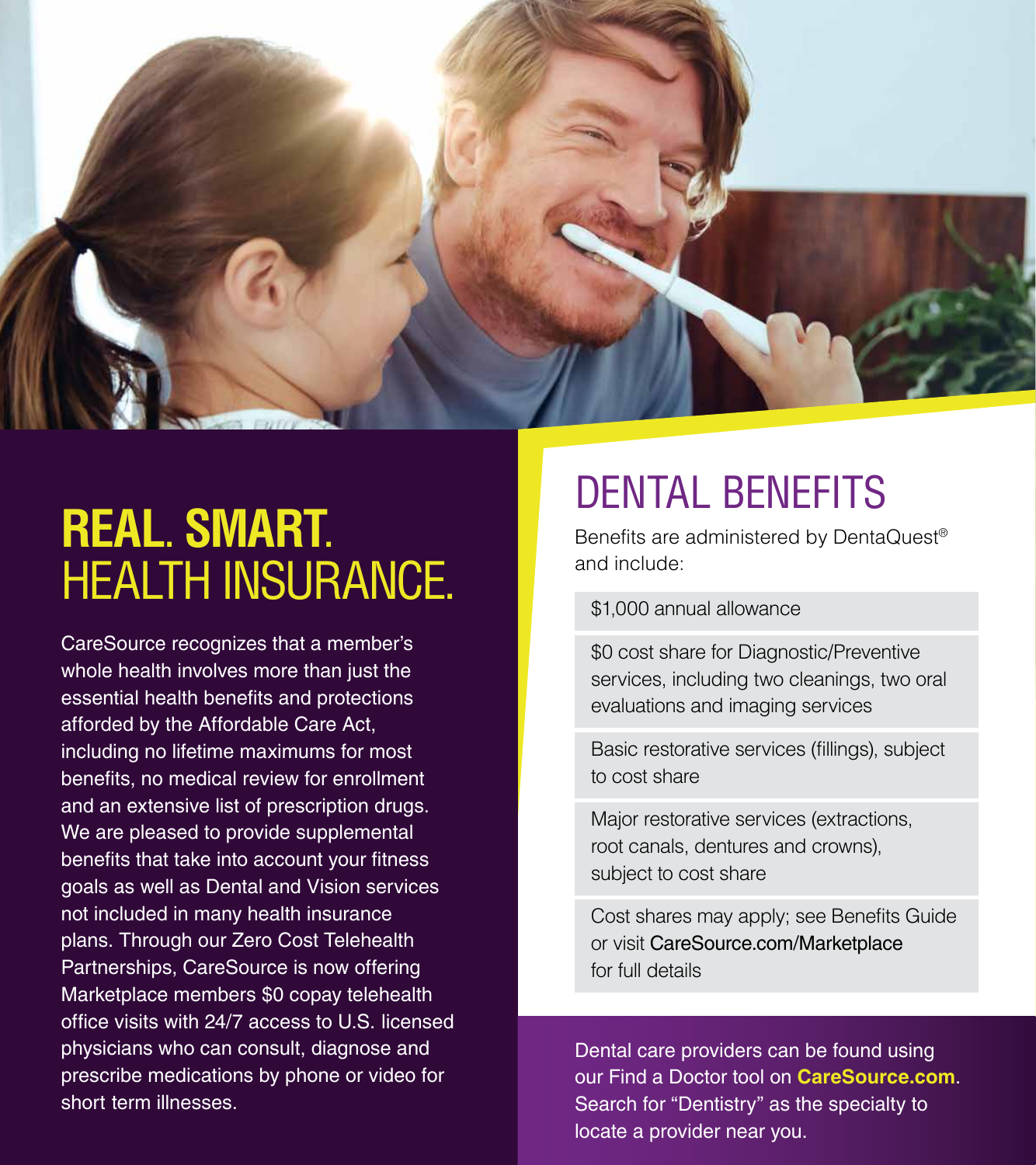## VISION BENEFITS

Benefits are administered by EyeMed® and include:

Comprehensive eye exam with dilation, if medically necessary: One per benefit year, cost share applies

Eyewear: Covered in full up to \$250 allowance per benefit year, limited to one pair of glasses or contacts per benefit year

Eyeglasses, includes materials only: Frames, lenses & options: 20% discount on balance after \$250 allowance

Contact lenses, includes materials only: Conventional – 15% discount balance after \$250 allowance; Disposable - No discount after \$250 allowance

#### No Member Cost Share for:

Low vision: Supplemental testing and low-vision aids

Retinal imaging: Limited to one per benefit year

Medically-necessary contact lenses: Contact lenses and associated services, including fit and follow-ups, covered in full with no limitations on number of follow-up visits required

As a CareSource member, you also get access to the following services:

Lasik: 15% off retail or 5% off promotional costs

Additional pairs: 40% off eyeglasses and 15% off conventional

Lens add-ons: 20% off lens options not otherwise covered



To find a provider for routine vision services, use our Find a Doctor tool, or call EyeMed directly at **1-833-337-3129**.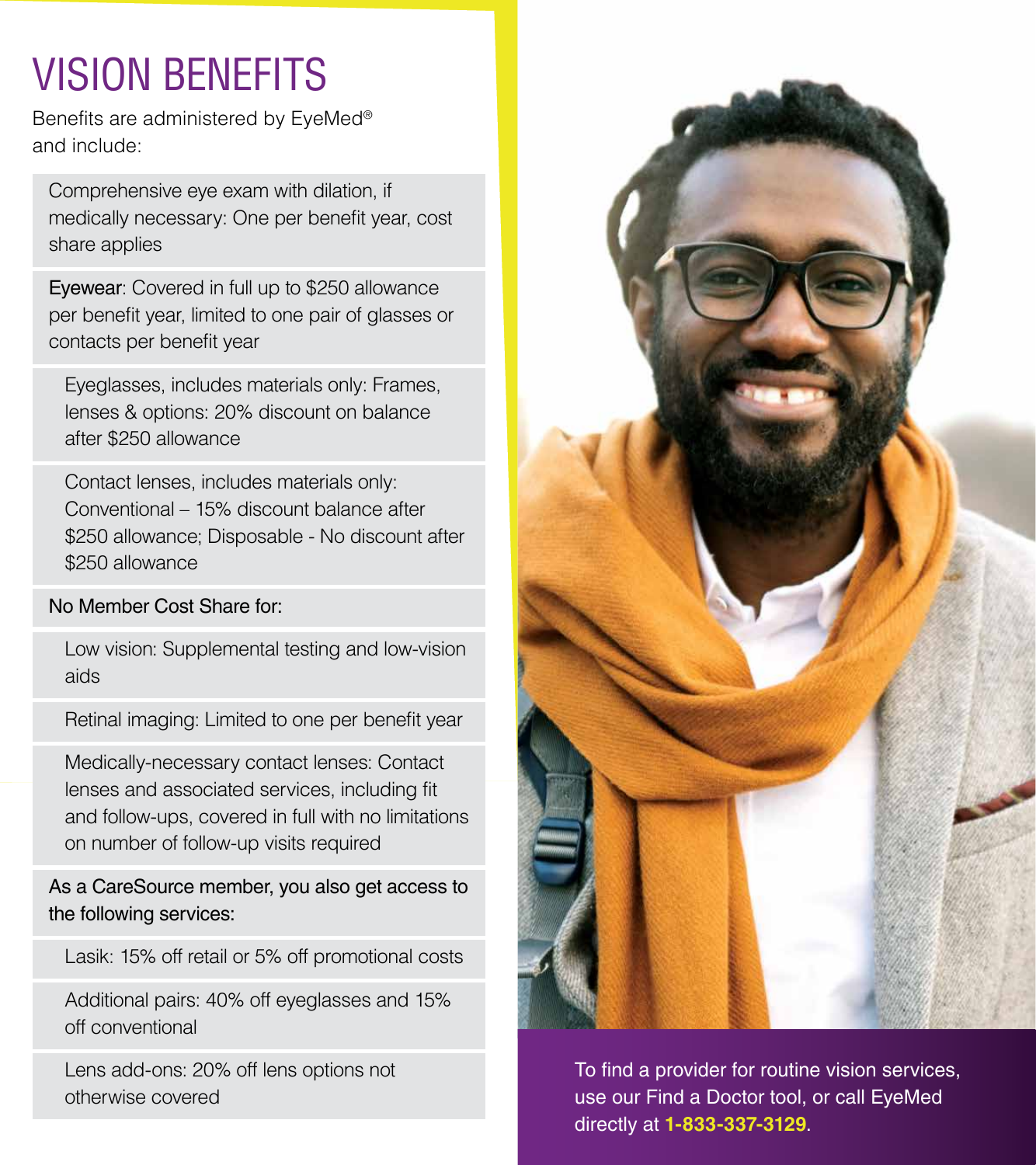

### FITNESS PROGRAM BENEFITS†

Benefits are administered by American Specialty Health® through their Active&Fit® program (18+) and include:

Annual fitness center membership through a broad nationwide network of 10,000+ participating fitness centers, including select LA Fitness®, Snap Fitness™, Anytime Fitness®, Planet Fitness® and more

Access to cardiovascular and strength training equipment, certain fitness classes and amenities, such as saunas, locker rooms and pools, where available

Home Fitness Kits: Receive one home fitness kit each benefit year from a variety of fitness categories with some kits including a wearable device (e.g., Fitbit® or Garmin®)

Home Fitness Kit options include yoga, tai chi, Pilates, total body strength and more!

8,000+ on-demand workout videos in the website digital library, for all fitness levels

Online classes and education at www.ActiveandFit.com

To find a fitness center near you and to learn more, visit **www.ActiveandFit.com**.